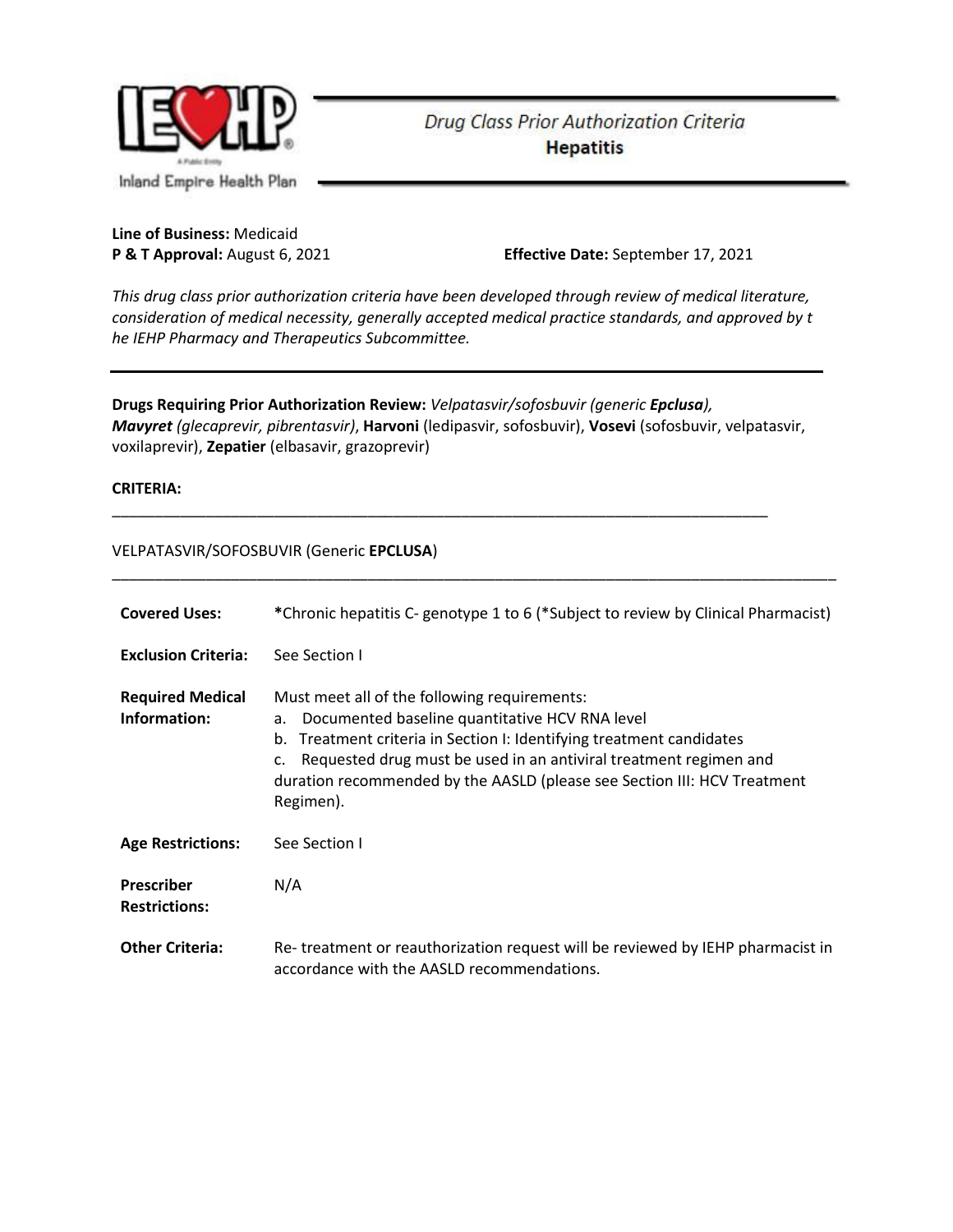## **MAVYRET** (GLECAPREVIR/PIBRENTASVIR)

| <b>Covered Uses:</b>                      | *Chronic hepatitis C- genotype 1 to 6 (*Subject to review by Clinical Pharmacist)                                                                                                                                                                                                                                                                               |
|-------------------------------------------|-----------------------------------------------------------------------------------------------------------------------------------------------------------------------------------------------------------------------------------------------------------------------------------------------------------------------------------------------------------------|
| <b>Exclusion Criteria:</b>                | See Section I                                                                                                                                                                                                                                                                                                                                                   |
| <b>Required Medical</b><br>Information:   | Must meet all of the following requirements:<br>Documented baseline quantitative HCV RNA level<br>a.<br>Treatment criteria in Section I: Identifying treatment candidates<br>b.<br>Requested drug must be used in an antiviral treatment regimen and<br>$\mathsf{C}$ .<br>duration recommended by the AASLD (please see Section III: HCV<br>Treatment Regimen). |
| <b>Age Restrictions:</b>                  | See Section L                                                                                                                                                                                                                                                                                                                                                   |
| <b>Prescriber</b><br><b>Restrictions:</b> | N/A                                                                                                                                                                                                                                                                                                                                                             |
| <b>Other Criteria:</b>                    | Re-treatment or reauthorization request will be reviewed by IEHP pharmacist in<br>accordance to the AASLD recommendations.                                                                                                                                                                                                                                      |

\_\_\_\_\_\_\_\_\_\_\_\_\_\_\_\_\_\_\_\_\_\_\_\_\_\_\_\_\_\_\_\_\_\_\_\_\_\_\_\_\_\_\_\_\_\_\_\_\_\_\_\_\_\_\_\_\_\_\_\_\_\_\_\_\_\_\_\_\_\_\_\_\_\_\_\_\_\_\_\_\_\_\_\_\_

\_\_\_\_\_\_\_\_\_\_\_\_\_\_\_\_\_\_\_\_\_\_\_\_\_\_\_\_\_\_\_\_\_\_\_\_\_\_\_\_\_\_\_\_\_\_\_\_\_\_\_\_\_\_\_\_\_\_\_\_\_\_\_\_\_\_\_\_\_\_\_\_\_\_\_\_\_\_\_\_\_\_\_\_

\_\_\_\_\_\_\_\_\_\_\_\_\_\_\_\_\_\_\_\_\_\_\_\_\_\_\_\_\_\_\_\_\_\_\_\_\_\_\_\_\_\_\_\_\_\_\_\_\_\_\_\_\_\_\_\_\_\_\_\_\_\_\_\_\_\_\_\_\_\_\_\_\_\_\_\_\_\_\_\_\_\_\_\_\_

# **HARVONI** (LEDIPASVIR/SOFOSBUVIR)

| <b>Covered Uses:</b>                    | *Chronic hepatitis C- genotype 1, 4 to 6<br>(*Subject to review by Clinical Pharmacist)                                                                                                                                                                                                                                                                          |  |  |
|-----------------------------------------|------------------------------------------------------------------------------------------------------------------------------------------------------------------------------------------------------------------------------------------------------------------------------------------------------------------------------------------------------------------|--|--|
| <b>Exclusion Criteria:</b>              | See Section I                                                                                                                                                                                                                                                                                                                                                    |  |  |
| <b>Required Medical</b><br>Information: | Must meet all of the following requirements:<br>Documented baseline quantitative HCV RNA level and genotype<br>а.<br>Treatment criteria in section I: Identifying treatment candidates<br>b.<br>Requested drug must be used in an antiviral treatment regimen and<br>c.<br>duration recommended by the AASLD (please see Section III: HCV<br>Treatment Regimen). |  |  |
|                                         | d. For genotype 1 naïve patients without cirrhosis, a treatment duration<br>of 8 weeks is recommended for members who meet all of the<br>following criteria:<br>i. Non-black<br>ii.<br>HIV-uninfected<br>LUCV DALA Lough is Loss those Custiliant ULL (mal                                                                                                       |  |  |

iii. HCV RNA level is less than 6 million IU/mL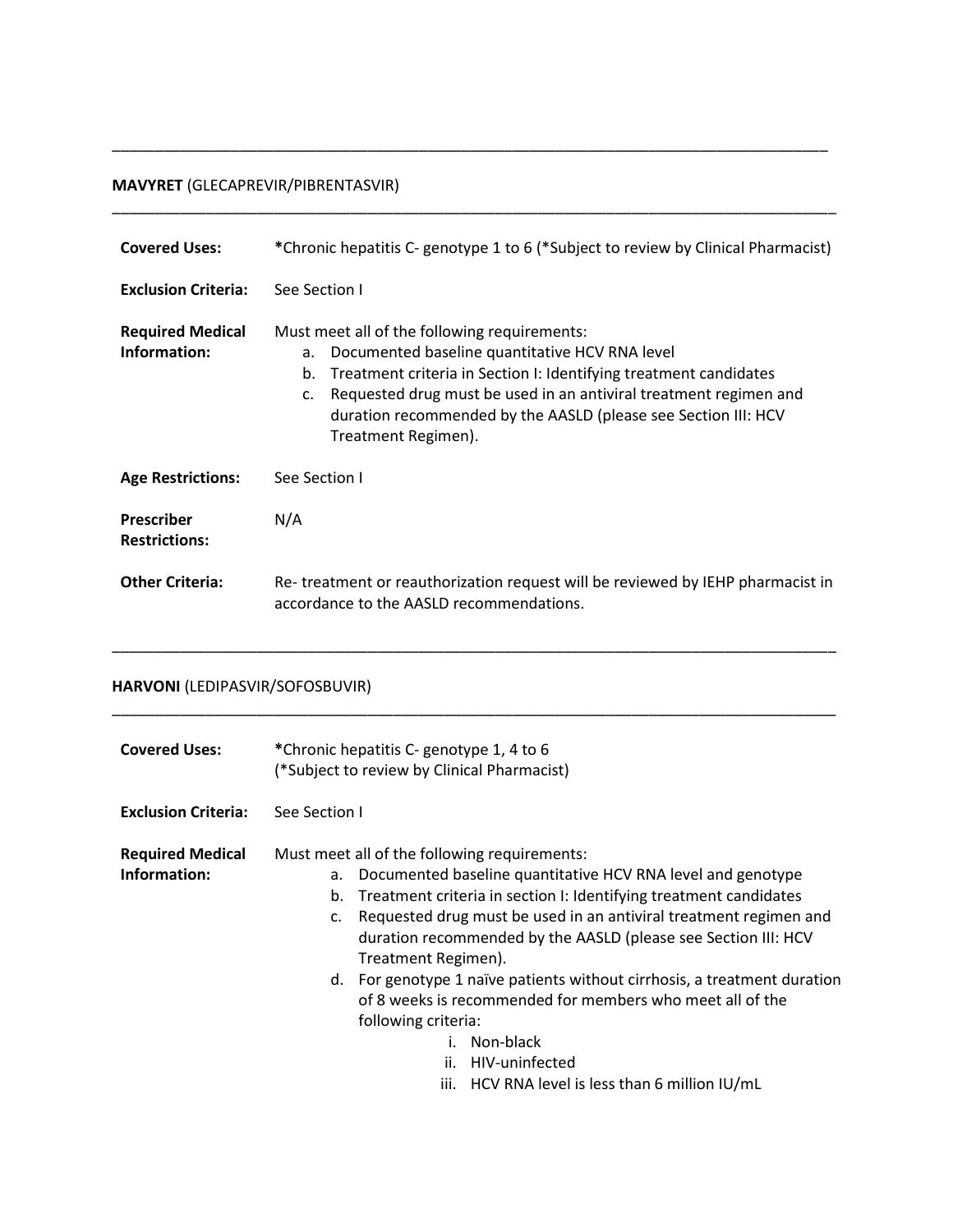|                                           | e. Failure, contraindication, or clinically significant adverse effects to<br>preferred agent: velpatasvir/sofosbuvir (generic Epclusa) or Mavyret<br>(glecaprevir/pibrentasvir). Requests will be reviewed by IEHP<br>pharmacist. |
|-------------------------------------------|------------------------------------------------------------------------------------------------------------------------------------------------------------------------------------------------------------------------------------|
| <b>Age Restrictions:</b>                  | See Section I                                                                                                                                                                                                                      |
| <b>Prescriber</b><br><b>Restrictions:</b> | N/A                                                                                                                                                                                                                                |
| <b>Other Criteria:</b>                    | Re-treatment or reauthorization request will be reviewed by IEHP pharmacist in<br>accordance to the AASLD recommendations.                                                                                                         |

\_\_\_\_\_\_\_\_\_\_\_\_\_\_\_\_\_\_\_\_\_\_\_\_\_\_\_\_\_\_\_\_\_\_\_\_\_\_\_\_\_\_\_\_\_\_\_\_\_\_\_\_\_\_\_\_\_\_\_\_\_\_\_\_\_\_\_\_\_\_\_\_\_\_\_\_\_\_\_\_\_\_\_\_\_

\_\_\_\_\_\_\_\_\_\_\_\_\_\_\_\_\_\_\_\_\_\_\_\_\_\_\_\_\_\_\_\_\_\_\_\_\_\_\_\_\_\_\_\_\_\_\_\_\_\_\_\_\_\_\_\_\_\_\_\_\_\_\_\_\_\_\_\_\_\_\_\_\_\_\_\_\_\_\_\_\_\_\_\_\_

# **VOSEVI** (SOFOSBUVIR/VELPATASVIR/VOXILAPREVIR)

| <b>Covered Uses:</b>                    | *Chronic hepatitis C- genotype 1 to 6 (*Subject to review by Clinical Pharmacist)                                                                                                                                                                                                                                                                                                                                                                                                                                                                                                                     |  |  |
|-----------------------------------------|-------------------------------------------------------------------------------------------------------------------------------------------------------------------------------------------------------------------------------------------------------------------------------------------------------------------------------------------------------------------------------------------------------------------------------------------------------------------------------------------------------------------------------------------------------------------------------------------------------|--|--|
| <b>Exclusion Criteria:</b>              | See Section I                                                                                                                                                                                                                                                                                                                                                                                                                                                                                                                                                                                         |  |  |
| <b>Required Medical</b><br>Information: | Must meet all of the following requirements:<br>Documented baseline quantitative HCV RNA level<br>a.<br>Treatment criteria in Section I: Identifying treatment candidates<br>b.<br>Requested drug must be used in an antiviral treatment regimen and<br>$\mathsf{C}$ .<br>duration recommended by the AASLD (please see Section III: HCV<br>Treatment Regimen).<br>Failure, contraindication, or clinically significant adverse effects to<br>d.<br>preferred agent: velpatasvir/sofosbuvir (generic Epclusa) or Mavyret<br>(glecaprevir/pibrentasvir). Requests will be reviewed by IEHP pharmacist. |  |  |
| <b>Age Restrictions:</b>                | See Section I                                                                                                                                                                                                                                                                                                                                                                                                                                                                                                                                                                                         |  |  |
| Prescriber<br><b>Restrictions:</b>      | N/A                                                                                                                                                                                                                                                                                                                                                                                                                                                                                                                                                                                                   |  |  |
| <b>Other Criteria:</b>                  | Re-treatment or reauthorization request will be reviewed by IEHP pharmacist in<br>accordance to the AASLD recommendations.                                                                                                                                                                                                                                                                                                                                                                                                                                                                            |  |  |

# **ZEPATIER** (ELBASVIR/GRAZOPREVIR)

**Covered Uses: \***Chronic hepatitis C- genotype 1 or 4 (\*Subject to review by Clinical Pharmacist)

\_\_\_\_\_\_\_\_\_\_\_\_\_\_\_\_\_\_\_\_\_\_\_\_\_\_\_\_\_\_\_\_\_\_\_\_\_\_\_\_\_\_\_\_\_\_\_\_\_\_\_\_\_\_\_\_\_\_\_\_\_\_\_\_\_\_\_\_\_\_\_\_\_\_\_\_\_\_\_\_\_\_\_\_\_

\_\_\_\_\_\_\_\_\_\_\_\_\_\_\_\_\_\_\_\_\_\_\_\_\_\_\_\_\_\_\_\_\_\_\_\_\_\_\_\_\_\_\_\_\_\_\_\_\_\_\_\_\_\_\_\_\_\_\_\_\_\_\_\_\_\_\_\_\_\_\_\_\_\_\_\_\_\_\_\_\_\_\_\_\_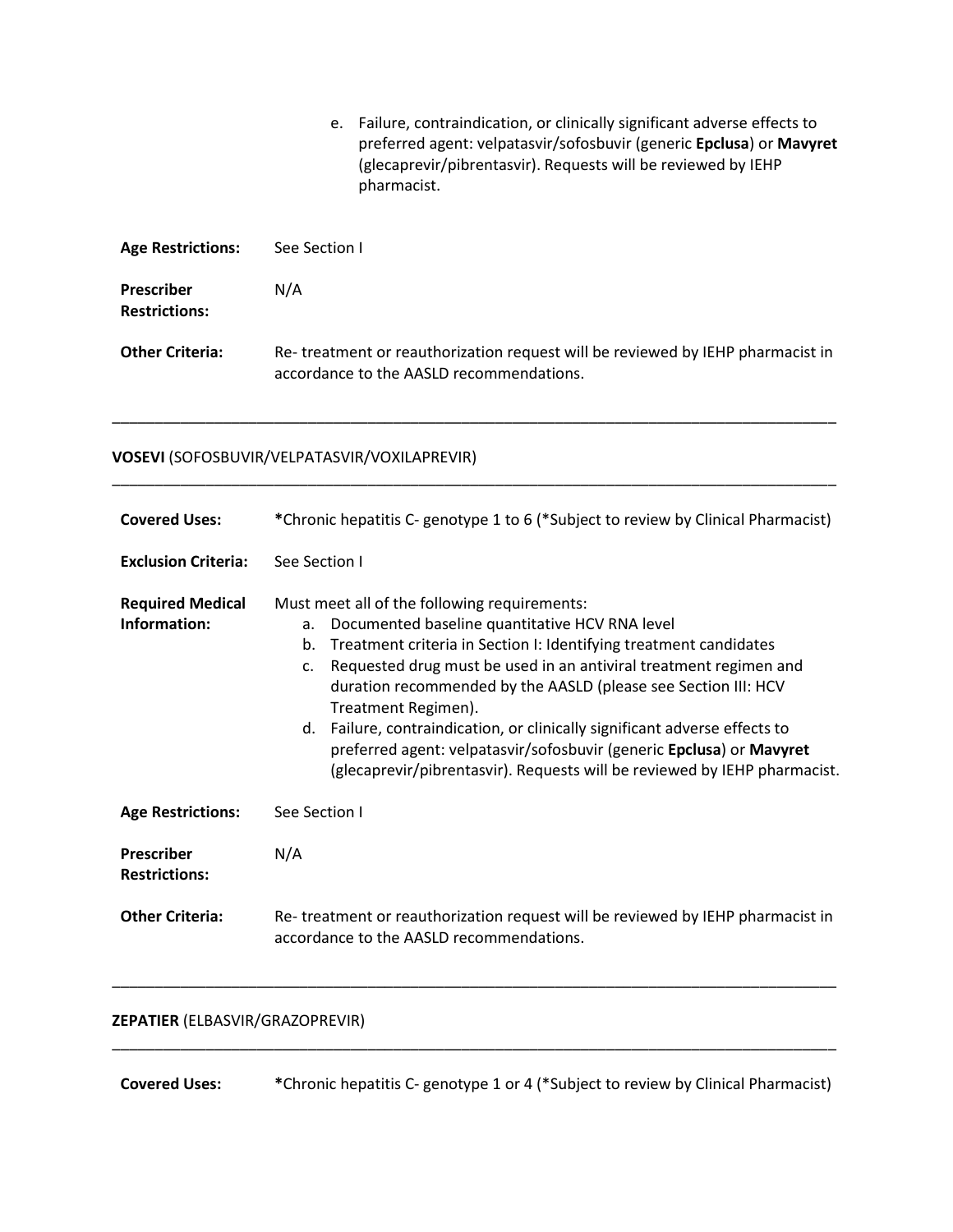| <b>Exclusion Criteria:</b>                | See Section I                                                                                                                                                                                                                                                                                                                                                                                                                                                                                                                                                                          |
|-------------------------------------------|----------------------------------------------------------------------------------------------------------------------------------------------------------------------------------------------------------------------------------------------------------------------------------------------------------------------------------------------------------------------------------------------------------------------------------------------------------------------------------------------------------------------------------------------------------------------------------------|
| <b>Required Medical</b><br>Information:   | Must meet all of the following requirements:<br>Documented baseline quantitative HCV RNA level<br>а.<br>Treatment criteria in Section I: Identifying treatment candidates<br>b.<br>Requested drug must be used in an antiviral treatment regimen and<br>C.<br>duration recommended by the AASLD (please see Section III: HCV<br>Treatment Regimen).<br>d. Failure, contraindication, or clinically significant adverse effects to<br>preferred agent: velpatasvir/sofosbuvir (generic Epclusa) or Mavyret<br>(glecaprevir/pibrentasvir). Requests will be reviewed by IEHP pharmacist. |
| <b>Age Restrictions:</b>                  | See Section I                                                                                                                                                                                                                                                                                                                                                                                                                                                                                                                                                                          |
| <b>Prescriber</b><br><b>Restrictions:</b> | N/A                                                                                                                                                                                                                                                                                                                                                                                                                                                                                                                                                                                    |
| <b>Other Criteria:</b>                    | Re-treatment or reauthorization request will be reviewed by IEHP pharmacist in<br>accordance to the AASLD recommendations.                                                                                                                                                                                                                                                                                                                                                                                                                                                             |

#### **Section I: Identifying Treatment Candidates**

a. Treatment is recommended for all patients with chronic HCV infection, except those with a short life expectancy who cannot be remediated by HCV therapy, liver transplantation, or another directed therapy.

> \*All request for decompensated liver must be reviewed by IEHP Clinical Pharmacist for final decision

### b. Patient readiness and adherence:

- i. Patients shall be evaluated for readiness to initiate treatment.
- ii. Patients selected for treatment shall be able and willing to strictly adhere to treatment protocols prescribed by their provider.
- iii. Caution shall be exercised with patients who have a history of treatment failure with prior HCV treatment due to non-adherence with treatment regimen and appointments.
- iv. Patients shall be educated to non-adherence with treatment regimen and appointments.

#### **Section II: Other Considerations**

- a. Quantity limits:
	- i. Prescription of HCV therapy will be dispensed in quantities up to 28 days at a time.
- b. Criteria for reauthorization/continuation of therapy:
	- i. Initial authorization criteria have been met.
	- ii. Evidence of lack of adherence may result in denial of treatment reauthorization.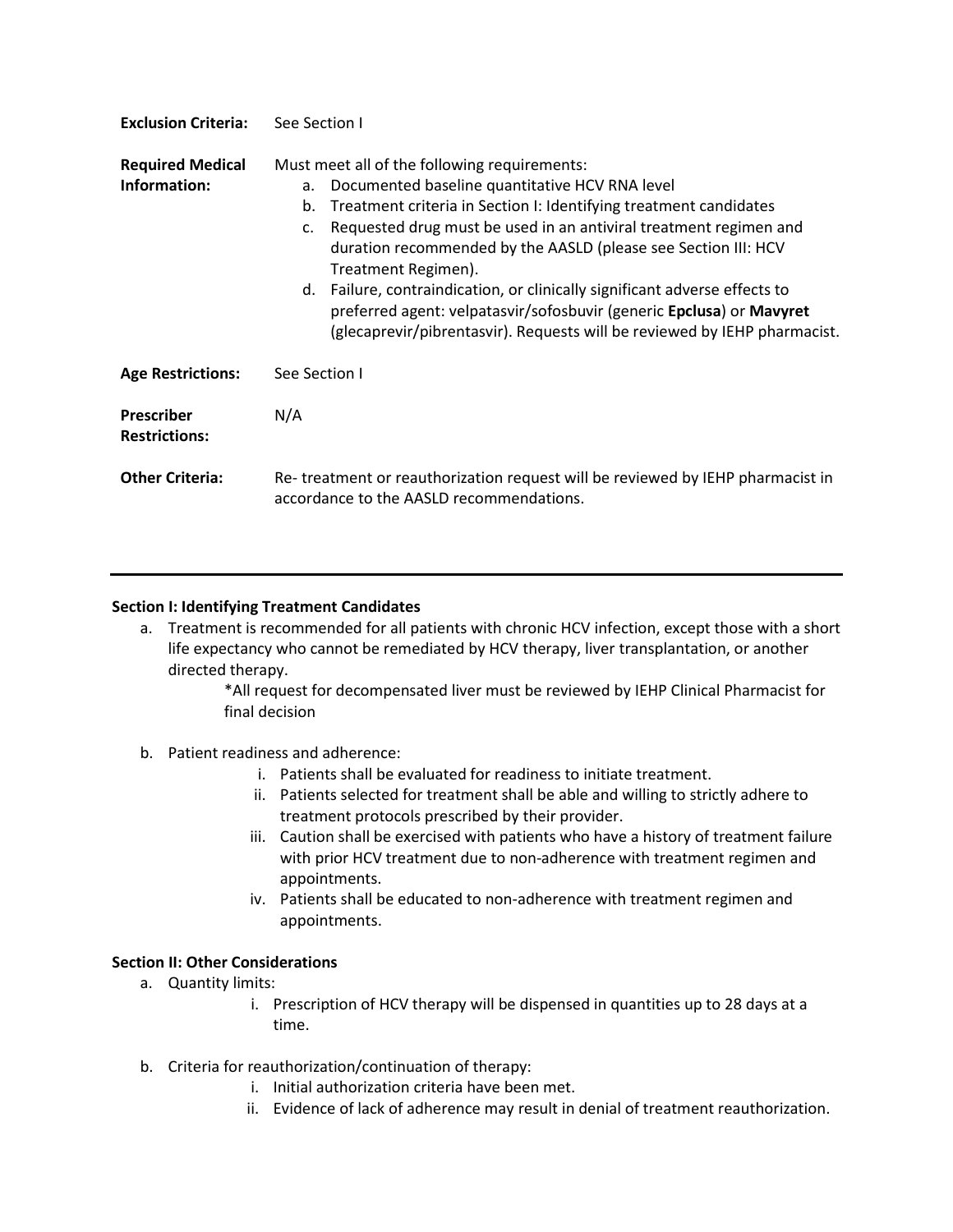- iii. Missed medical appointments related to HCV may result in the denial of treatment authorization.
- c. Laboratory testing:
	- i. Documentation of baseline HCV-RNA level.
	- ii. Laboratory testing and monitoring should be consistent with current AASLD/IDSA guidelines.
- d. Populations unlikely to benefit from HCV Treatment:
	- i. According to AASLD/IDSA HCV guidelines, "Patients with a limited life expectancy that cannot be remediated by HCV treatment, liver transplantation or another directed therapy do not require antiviral treatment. Patients with a short life expectancy owing to liver disease should be managed in consultation with an expert." Please refer to AASLD guidelines for more information on populations unlikely to benefit from HCV treatment (hcvguidelines.org).
- e. Retreatment:
	- i. Retreatment will be considered where there is evidence that such retreatment will improve patient outcomes. Please refer to AASLD guidelines for recommended retreatment regimens (hcvguidelines.org).
- f. Criteria for coverage of investigational services (Title 22 § 51303):
	- i. Investigational services are not covered except when it is clearly documented that all of the following apply.
	- ii. Conventional therapy will not adequately treat the intended patient's condition.
	- iii. Conventional therapy will not prevent progressive disability or premature death.
	- iv. The provider of the proposed service has a record of safety and success with it equivalent or superior to that of other providers of the investigational service.
	- v. The investigational service is the lowest cost item or service that meets the patient's medical needs and is less costly than all conventional alternatives.
	- vi. The service is not being performed as a part of a research study protocol.
	- vii. There is a reasonable expectation that the investigational service will significantly prolong the intended patient's life or will maintain or restore a range of physical and social function suited to activities of daily living.
	- viii. All investigational services require prior authorization. Payment will not be authorized for investigational services that do not meet the above criteria or for associated inpatient care when a beneficiary needs to be in the hospital primarily because she/he is receiving such non-approved investigational services.
- g. Unlabeled use of medication: Authorization for unlabeled use of drugs shall not be granted unle ss the requested unlabeled use represents reasonable and current prescribing practices. The determination of reasonable and current prescribing practices shall be based upon:
	- i. Reference to current medical literature.
	- ii. Consultation with provider organizations and academic and professional specialists.

#### **Section III: HCV Treatment Regimen (AASLD Recommendation)**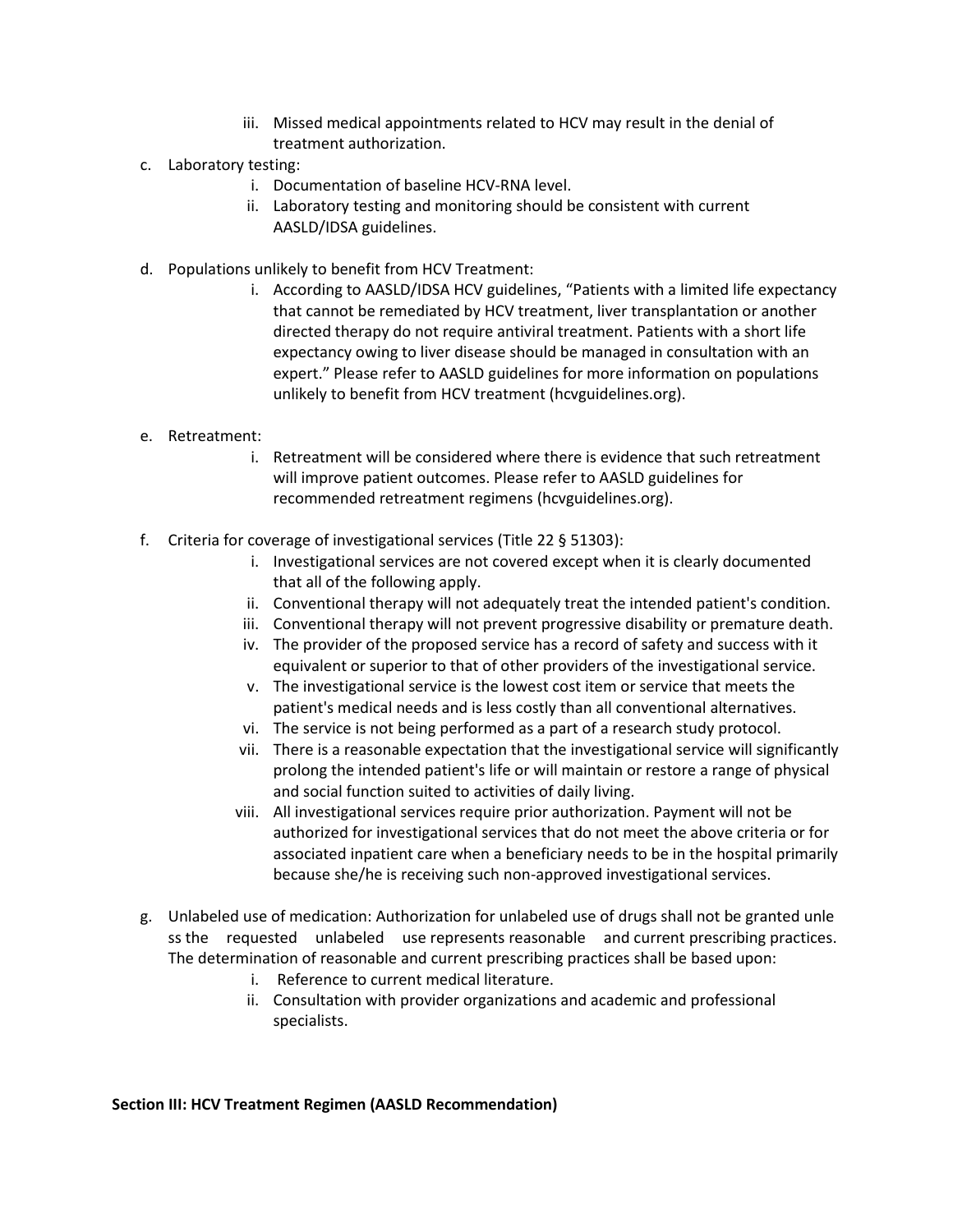| <b>Treatment</b><br><b>History and HCV</b><br><b>Genotype (GT)</b> | <b>Cirrhosis status</b>                                                              | <b>AASLD Recommended Regimen*</b><br><b>Italicized = Formulary Preferred Hepatitis</b>                               | Regimen<br><b>Duration</b> |
|--------------------------------------------------------------------|--------------------------------------------------------------------------------------|----------------------------------------------------------------------------------------------------------------------|----------------------------|
|                                                                    | Non-cirrhotic                                                                        | <b>C Drug Regimen</b><br>Mavyret (Glecaprevir/pibrentasvir) 300/120mg                                                | 8 weeks                    |
|                                                                    |                                                                                      | Sofosbuvir/velpatasvir (generic <b>Epclusa</b> )<br>400/100mg                                                        | 12 weeks                   |
|                                                                    |                                                                                      | Harvoni (ledipasvir/sofosbuvir) 90/400mg                                                                             |                            |
|                                                                    |                                                                                      | Zepatier (elbasvir/grazoprevir) 50/100mg<br>(No baseline high fold-change NS5A<br>RAVs for elbasvir are detected)    |                            |
| Naïve GT 1a                                                        |                                                                                      | Zepatier (elbasvir/grazoprevir) 50/100mg + RBV<br>(Baseline high fold-change NS5A<br>RAVs for elbasvir are detected) | 16 weeks                   |
|                                                                    | Non-cirrhotic,<br>Non-black, HIV-<br>uninfected, HCV<br>RNA level 6 million<br>IU/mL | Harvoni (Ledipasvir/sofosbuvir) 90/400mg                                                                             | 8 weeks                    |
|                                                                    | Compensated<br>cirrhotic                                                             | Sofosbuvir/velpatasvir (generic <b>Epclusa</b> )<br>400/100mg                                                        | 12 weeks                   |
|                                                                    |                                                                                      | Mavyret (Glecaprevir/pibrentasvir) 300/120mg                                                                         |                            |
|                                                                    |                                                                                      | Harvoni (ledipasvir/sofosbuvir) 90/400mg                                                                             |                            |
|                                                                    |                                                                                      | Zepatier (elbasvir/grazoprevir) 50/100mg<br>(No baseline high fold-change NS5A RAVs for<br>elbasvir are detected)    |                            |
|                                                                    |                                                                                      | Zepatier (elbasvir/grazoprevir) 50/100mg + RBV<br>(Baseline high fold-change NS5A<br>RAVs for elbasvir are detected) | 16 weeks                   |
|                                                                    | Non-cirrhotic                                                                        | Mavyret (glecaprevir/pibrentasvir) 300/120mg                                                                         | 8 weeks                    |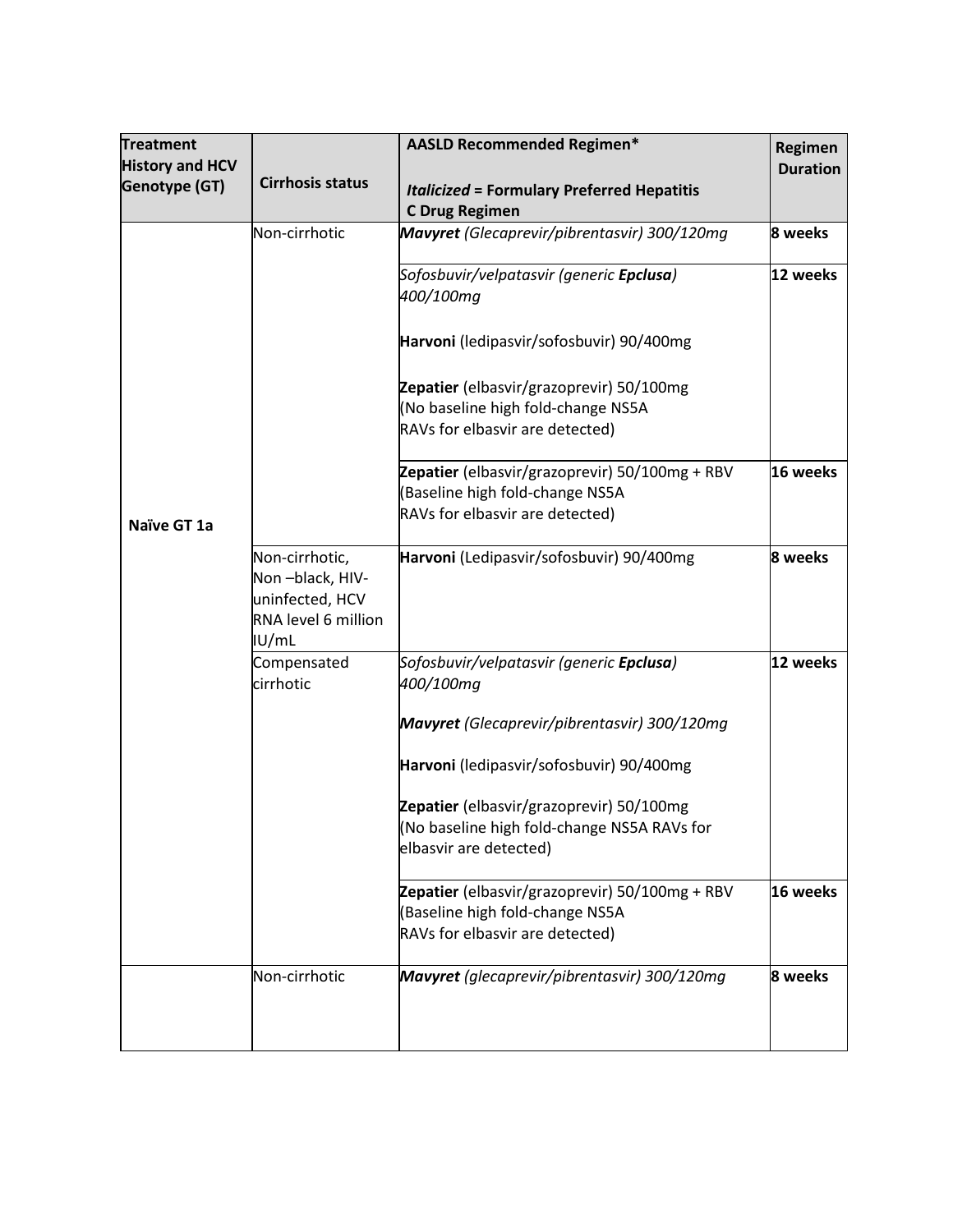|                                                                                                           |                                                                                      | Sofosbuvir/velpatasvir (generic Epclusa) 400/100mg 12 weeks                                                                                                      |          |
|-----------------------------------------------------------------------------------------------------------|--------------------------------------------------------------------------------------|------------------------------------------------------------------------------------------------------------------------------------------------------------------|----------|
|                                                                                                           |                                                                                      | Harvoni (ledipasvir/sofosbuvir) 90/400mg                                                                                                                         |          |
|                                                                                                           |                                                                                      | Zepatier (elbasvir/grazoprevir) 50/100mg                                                                                                                         |          |
| Naïve GT 1b                                                                                               | Non-cirrhotic,<br>Non-black, HIV-<br>uninfected, HCV<br>RNA level 6 million<br>IU/mL | Harvoni (ledipasvir/sofosbuvir) 90/400mg                                                                                                                         | 8 weeks  |
|                                                                                                           | Compensated<br>cirrhotic                                                             | Mavyret (glecaprevir/pibrentasvir) 300/120mg                                                                                                                     | 8 weeks  |
|                                                                                                           |                                                                                      | Sofosbuvir/velpatasvir (generic <b>Epclusa</b> ) 400/100mg                                                                                                       | 12 weeks |
|                                                                                                           |                                                                                      | Harvoni (ledipasvir/sofosbuvir) 90/400mg                                                                                                                         |          |
|                                                                                                           |                                                                                      | Zepatier (elbasvir/grazoprevir) 50/100mg                                                                                                                         |          |
| <b>Experienced GT 1 Non cirrhotic and</b><br>a/1b (failed PEG-<br><b>IFN</b> and<br><b>RBV</b> treatment) | compensated<br>cirrhotic                                                             | Vosevi (sofosbuvir/velpatasvir/voxilaprevir)<br>400/100/100 mg                                                                                                   | 12 weeks |
|                                                                                                           |                                                                                      | Mavyret (glecaprevir/pibrentasvir) 300/120mg                                                                                                                     | 16 weeks |
| Sofosbuvir-Based With or without<br><b>Treatment</b><br><b>Failures</b>                                   | compensated<br>cirrhotic                                                             | Vosevi (sofosbuvir/velpatasvir/voxilaprevir)<br>400/100/100 mg                                                                                                   | 12 weeks |
|                                                                                                           |                                                                                      | Mavyret (glecaprevir /pibrentasvir 300/120 mg                                                                                                                    | 16 weeks |
| Glecaprevir/<br>Pibrentasvir<br><b>Treatment</b><br><b>Failures</b>                                       | With or without<br>compensated<br>cirrhotic                                          | Mavyret (glecaprevir/pibrentasvir 300/120 mg plus<br>daily sofosbuvir (400 mg) and weight-based ribavirin                                                        | 16 weeks |
|                                                                                                           |                                                                                      | Vosevi (sofosbuvir/velpatasvir/voxilaprevir)<br>400/100/100 mg<br>For patients with compensated cirrhosis, addition of<br>weight-based ribavirin is recommended. | 12 weeks |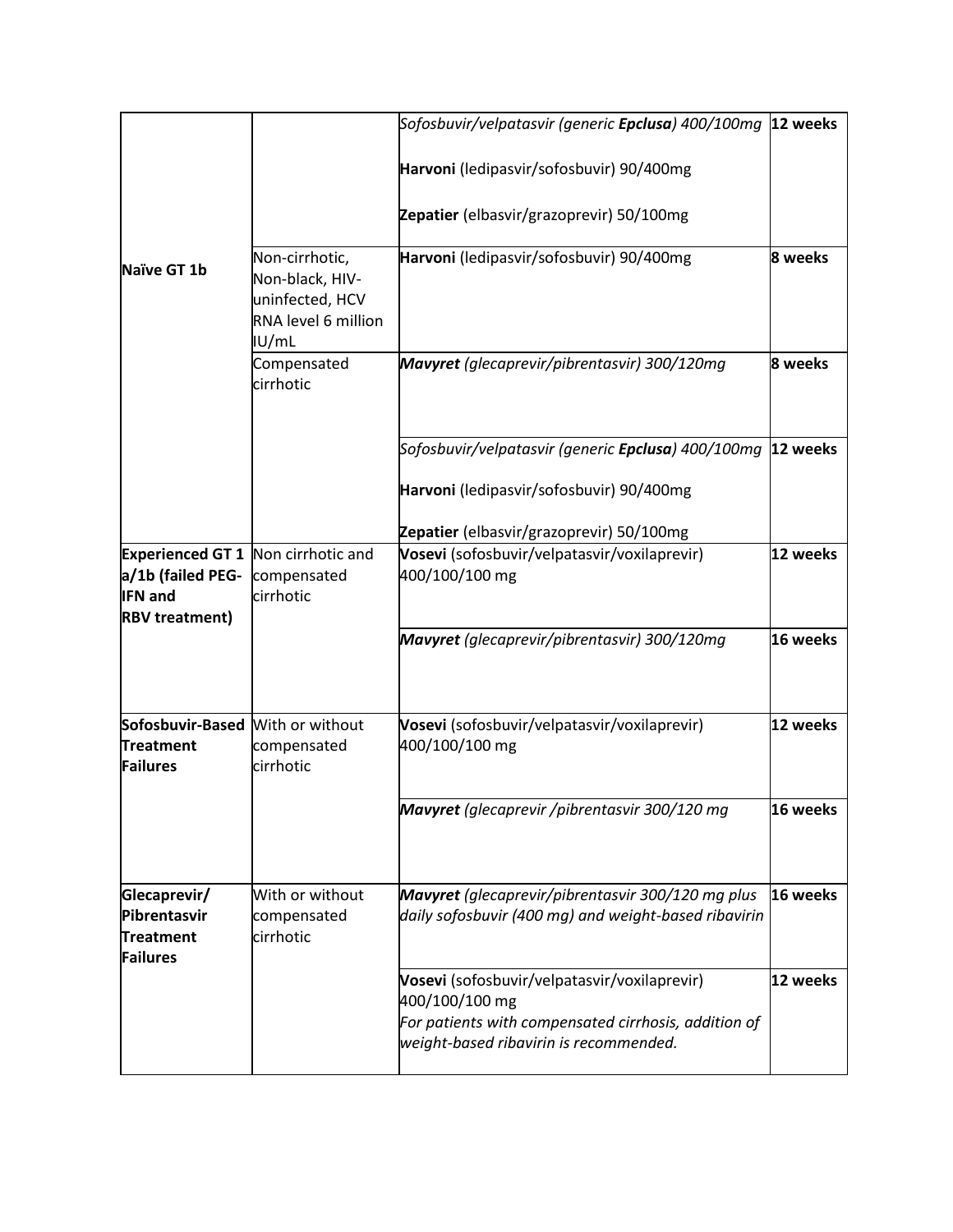| <b>Multiple DAA</b>                    | With or without                  | Mavyret (glecaprevir/pibrentasvir 300/120 mg plus            | 16 weeks |
|----------------------------------------|----------------------------------|--------------------------------------------------------------|----------|
| <b>Treatment</b>                       | compensated                      | daily sofosbuvir (400 mg) and weight-based ribavirin         |          |
| Failures                               | cirrhotic                        |                                                              |          |
|                                        |                                  | Vosevi (sofosbuvir/velpatasvir/voxilaprevir)                 | 24 weeks |
|                                        |                                  | 400/100/100 mg plus weight-based ribavirin                   |          |
|                                        |                                  |                                                              |          |
|                                        | Non-cirrhotic                    | Mavyret (glecaprevir/pibrentasvir) 300/120mg                 | 8 weeks  |
|                                        |                                  |                                                              |          |
|                                        |                                  |                                                              |          |
|                                        |                                  | Sofosbuvir/velpatasvir (generic Epclusa) 400/100mg  12 weeks |          |
| Naïve GT2                              |                                  |                                                              |          |
|                                        | Compensated                      | Sofosbuvir/velpatasvir (generic Epclusa)                     | 12 weeks |
|                                        | cirrhotic                        | 400/100mg                                                    |          |
|                                        |                                  |                                                              |          |
|                                        |                                  | Mavyret (glecaprevir/pibrentasvir) 300/120mg                 | 8 weeks  |
|                                        |                                  |                                                              |          |
|                                        |                                  |                                                              |          |
| <b>Experienced GT2</b><br>(failed PEG- | Non-cirrhotic                    | Mavyret (glecaprevir/pibrentasvir) 300/120mg                 | 8 weeks  |
| <b>IFN and RBV)</b>                    |                                  |                                                              |          |
|                                        |                                  | Sofosbuvir/velpatasvir (generic Epclusa)                     | 12 weeks |
|                                        |                                  | 400/100mg                                                    |          |
|                                        |                                  |                                                              |          |
|                                        | Compensated                      | Sofosbuvir/velpatasvir (generic <b>Epclusa</b> )             | 12 weeks |
|                                        | cirrhotic                        | 400/100mg                                                    |          |
|                                        |                                  | Mavyret (glecaprevir/pibrentasvir) 300/120mg                 |          |
|                                        |                                  |                                                              |          |
| <b>Experienced GT2</b><br>(failed      | Non cirrhotic and<br>compensated | Sofosbuvir/velpatasvir (generic Epclusa)<br>400/100mg        | 12 weeks |
| Sofosbuvir +                           | cirrhotic                        |                                                              |          |
| RBV)                                   |                                  | Mavyret (glecaprevir/pibrentasvir) 300/120mg                 |          |
| <b>Experienced GT2</b>                 | Non cirrhotic and                | Vosevi (sofosbuvir/velpatasvir/voxilaprevir)                 | 12 weeks |
| failed sofosbuvir compensated          |                                  | 400mg/100mg/100mg                                            |          |
| and NS5A)                              | cirrhotic                        |                                                              |          |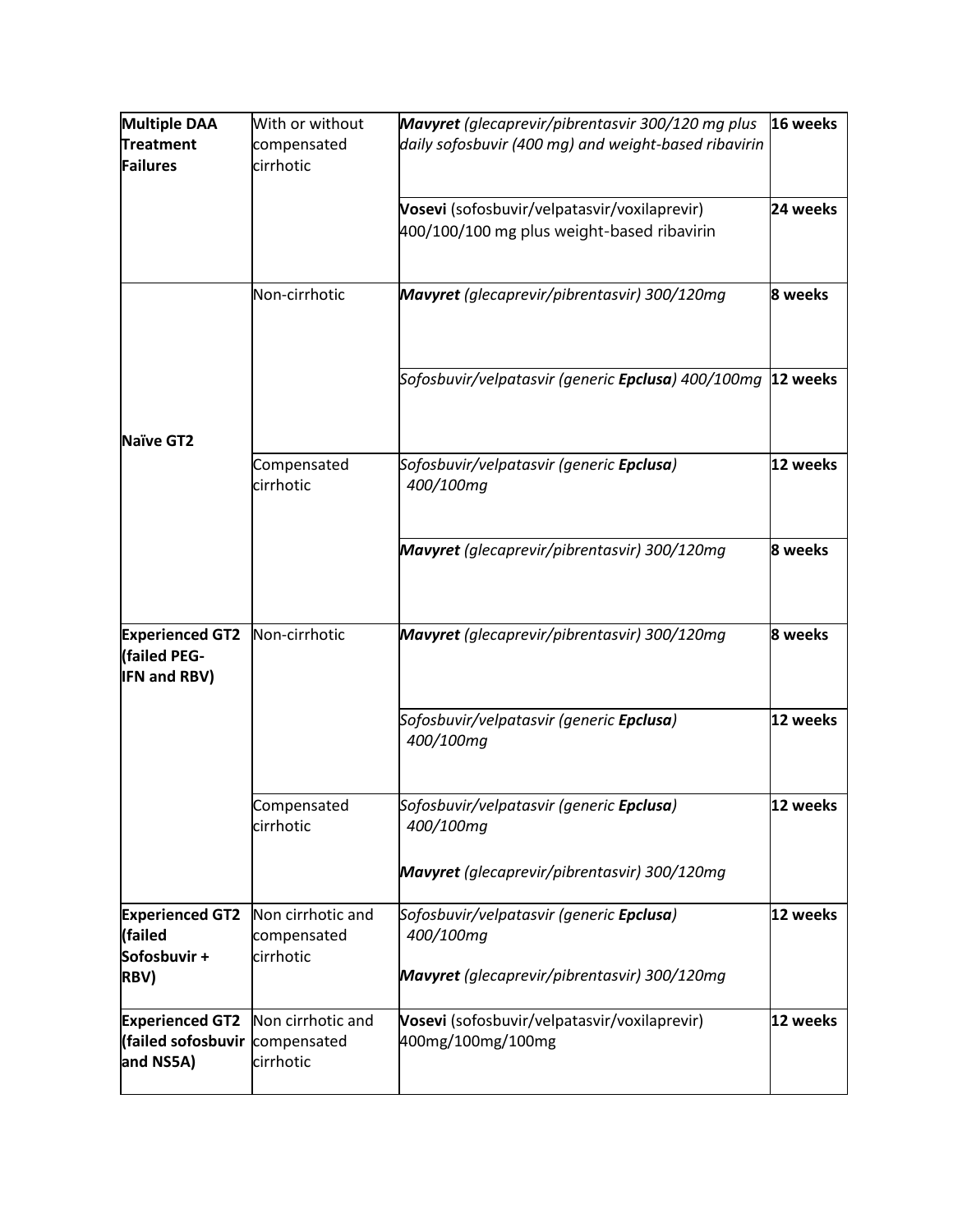| <b>Naïve GT3</b><br>*baseline RAS | Non-cirrhotic                    | Mavyret (glecaprevir/pibrentasvir) 300/120mg                                 | 8 weeks  |
|-----------------------------------|----------------------------------|------------------------------------------------------------------------------|----------|
| testing required                  |                                  |                                                                              |          |
| for Epclusa. See                  |                                  | Sofosbuvir/velpatasvir (generic Epclusa)                                     | 12 weeks |
| footnote for                      |                                  | 400/100mg                                                                    |          |
| details.                          |                                  |                                                                              |          |
|                                   | Compensated                      | Sofosbuvir/velpatasvir (generic <b>Epclusa</b> )                             | 12 weeks |
|                                   | cirrhotic                        | 400/100mg                                                                    |          |
|                                   |                                  |                                                                              |          |
|                                   |                                  | Mavyret (glecaprevir/pibrentasvir) 300/120mg                                 |          |
|                                   |                                  | Sofosbuvir/velpatasvir (generic <b>Epclusa</b> ) 400/100 mg                  |          |
|                                   |                                  | with weight-based ribavirin for patients with baseline                       |          |
|                                   |                                  | NS5A RAS Y93H for velpatasvir                                                |          |
|                                   |                                  | Vosevi (Sofosbuvir/velpatasvir/voxilaprevir)                                 |          |
|                                   |                                  | 400/100/100 mg for patients with baseline NS5A RAS                           |          |
|                                   |                                  | Y93H for velpatasvir                                                         |          |
|                                   |                                  |                                                                              |          |
| <b>Experienced GT3</b>            | Non-cirrhotic                    | Sofosbuvir/velpatasvir (generic Epclusa)                                     | 12 weeks |
| <b>(failed PEG-</b>               |                                  | 400/100mg                                                                    |          |
| <b>IFN and RBV)</b>               |                                  |                                                                              |          |
| *baseline RAS                     |                                  |                                                                              |          |
| testing required                  | Compensated                      | Sofosbuvir/velpatasvir (generic <b>Epclusa</b> ) 400/100mg   <b>12 weeks</b> |          |
| for Epclusa. See<br>footnote for  | cirrhotic                        |                                                                              |          |
| details.                          |                                  | Zepatier (elbasvir/grazoprevir) 50/100mg +                                   |          |
|                                   |                                  | Sofosbuvir 400mg                                                             |          |
| <b>Experienced GT3</b>            | Non-cirrhotic and                | Vosevi (sofosbuvir/velpatasvir/voxilaprevir)                                 | 12 weeks |
| (failed DAA -                     | Compensated                      | 400/100/100mg                                                                |          |
| experienced,                      | Cirrhotic                        |                                                                              |          |
| including NS5A                    |                                  | Vosevi (sofosbuvir/velpatasvir/voxilaprevir)                                 |          |
| inhibitors)                       |                                  | 400/100/100mg + RBV (for prior NS5S inhibitor                                |          |
|                                   |                                  | failure and cirrhosis)                                                       |          |
|                                   |                                  |                                                                              |          |
| Naïve GT4                         | Non-cirrhotic and<br>Compensated | Mavyret (glecaprevir/pibrentasvir) 300/120mg                                 | 8 weeks  |
|                                   | cirrhotic                        | Sofosbuvir/velpatasvir (generic Epclusa) 400/100mg 21 weeks                  |          |
|                                   |                                  |                                                                              |          |
|                                   |                                  | Harvoni (ledipasvir/sofosbuvir) 90/400mg                                     |          |
|                                   |                                  | Zepatier (elbasvir/grazoprevir) 50/100mg                                     |          |
| <b>Experienced GT4</b>            | Non-cirrhotic                    | Mavyret (glecaprevir/pibrentasvir) 300/120mg                                 | 8 weeks  |
|                                   |                                  |                                                                              |          |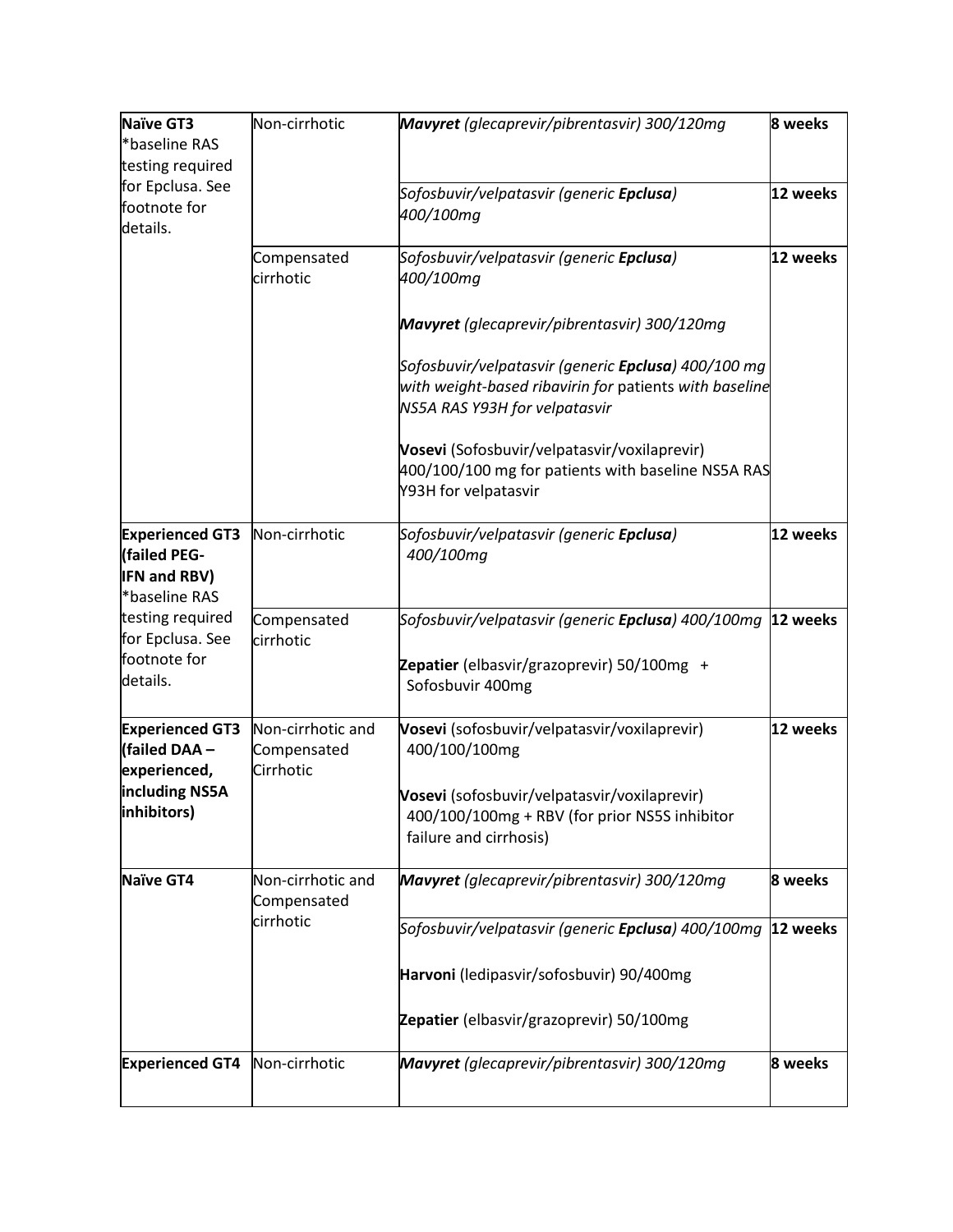| (failed PEG-<br><b>IFN and RBV)</b>                                                     |                                               | Sofosbuvir/velpatasvir (generic <b>Epclusa</b> ) 400/100mg   <b>12 weeks</b> |          |
|-----------------------------------------------------------------------------------------|-----------------------------------------------|------------------------------------------------------------------------------|----------|
|                                                                                         |                                               | Harvoni (ledipasvir/sofosbuvir) 90/400mg                                     |          |
|                                                                                         |                                               | Zepatier (elbasvir/grazoprevir) 50/100mg                                     |          |
|                                                                                         | Compensated<br>cirrhotic                      | Sofosbuvir/velpatasvir (generic <b>Epclusa</b> ) 400/100mg                   | 12 weeks |
|                                                                                         |                                               | Harvoni (ledipasvir/sofosbuvir) 90/400mg                                     |          |
|                                                                                         |                                               | Zepatier (elbasvir/grazoprevir) 50/100mg                                     |          |
| Naïve GT 5 or 6                                                                         | Non-cirrhotic and<br>Compensated              | Mavyret (glecaprevir/pibrentasvir) 300/120mg                                 | 8 weeks  |
|                                                                                         | cirrhotic                                     | Sofosbuvir/velpatasvir (generic Epclusa) 400/100mg 21 weeks                  |          |
|                                                                                         |                                               | Harvoni (ledipasvir/sofosbuvir) 90/400mg                                     |          |
| <b>Experienced GT</b><br>5 or 6 (failed PEG-<br><b>IFN and RBV)</b>                     | Non-cirrhotic                                 | Mavyret (glecaprevir/pibrentasvir) 300/120mg                                 | 8 weeks  |
|                                                                                         | Compensated<br>cirrhotic                      | Sofosbuvir/velpatasvir (generic <b>Epclusa</b> ) 400/100mg                   | 12 weeks |
|                                                                                         |                                               | Mavyret (glecaprevir/pibrentasvir) 300/120mg                                 |          |
|                                                                                         |                                               | Harvoni (ledipasvir/sofosbuvir) 90/400mg                                     |          |
| <b>Experienced GT4,</b><br>5or 6 (DAA-<br>experienced,<br>including NS5A<br>inhibitors) | Non-cirrhotic and<br>Compensated<br>Cirrhotic | Vosevi (sofosbuvir/velpatasvir/voxilaprevir)<br>400/100/100mg                | 12 weeks |

\*Patients with Genotype 3 require baseline NS5A resistance-associated substitution (RAS) testing. Patients without Y93H can be treated with 12 weeks of sofosbuvir/velpatasvir. If Y93H is present, see HCV guidance for treatment recommendations.

## **Clinical Justification:**

Please refer to the American Association for the Study of Liver Diseases (AASLD) HCV Clinical Practice Guideline.

\_\_\_\_\_\_\_\_\_\_\_\_\_\_\_\_\_\_\_\_\_\_\_\_\_\_\_\_\_\_\_\_\_\_\_\_\_\_\_\_\_\_\_\_\_\_\_\_\_\_\_\_\_\_\_\_\_\_\_\_\_\_\_\_\_\_\_\_\_\_\_\_\_\_\_\_\_\_\_\_\_\_\_\_

#### **References:**

1. American Association for the Study of Liver Diseases. Recommendation for Testing, Managing and Treating Hepatitis C. Available at: http://www.hcvguidelines.org/full-reportview. Assessed July 19, 2021.